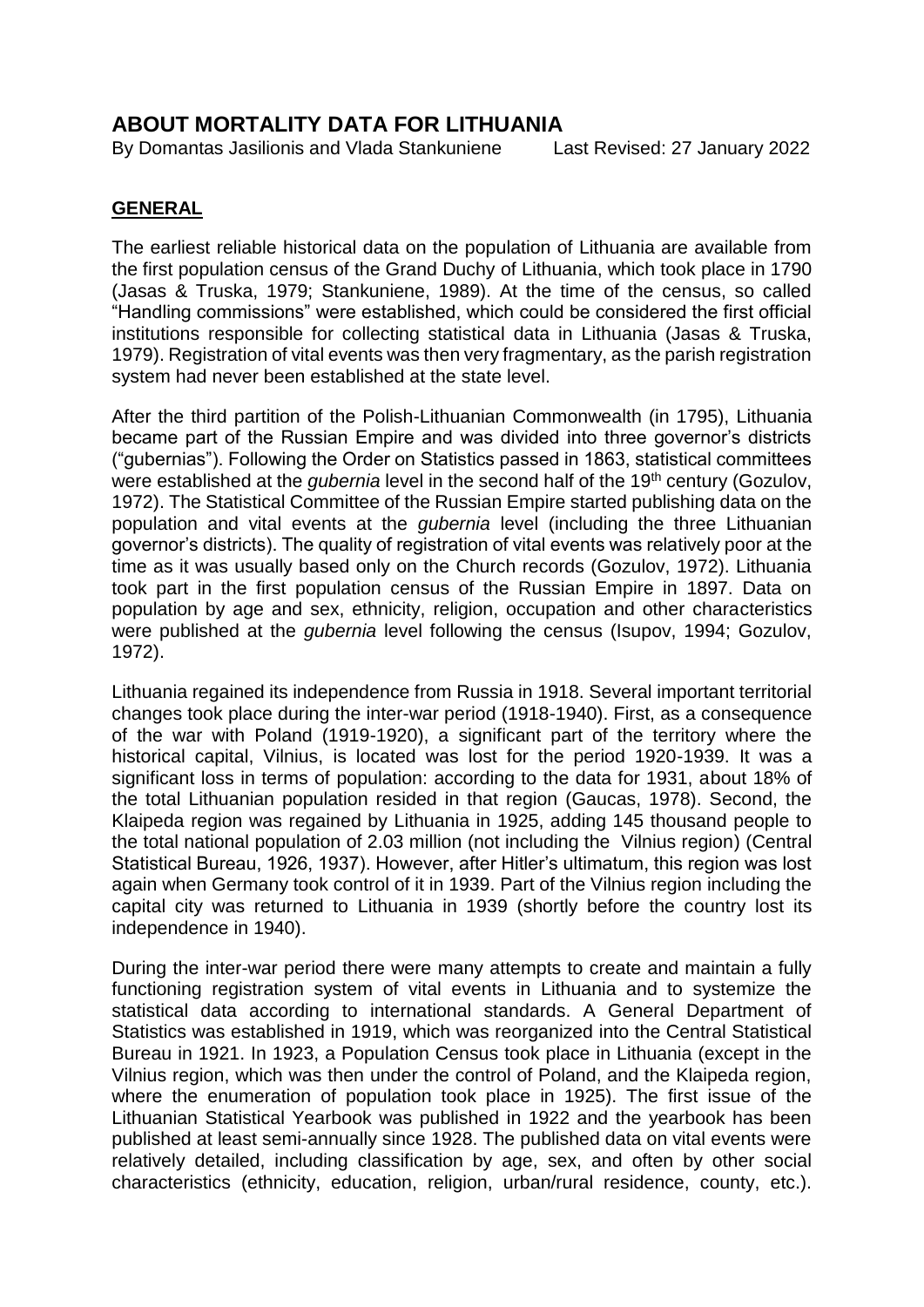However, the data on population are not reliable since the population estimates were based only on vital events (migration was not considered at all). Thus, except for the 1923 census (the only census taken in Lithuania during the period of its independence, 1918-1940), reliable data on population are missing for the inter-war period.

Lithuania was incorporated into the Soviet Union as the Lithuanian Soviet Socialist Republic (SSR) in 1940, and the Central Statistical Bureau became part of the Central Statistical Office of the Union of Soviet Socialist Republics (USSR). The first data on vital events covering the entire territory of Lithuania became available in1953. However, the completeness of the data is unclear because a guerilla war against the Soviet army lasted until the mid-1950s in some rural areas (Kiaupa et al., 2000). At the end of the 1950s, the Statistical Office of the Lithuanian SSR took several steps to improve the registration system following several orders from the central and local authorities, especially concerning registration of deaths (Stukonis, 1958). The statistical data on vital events were kept in special "secret" files ("Report on the Natural Increase and Migration in the Lithuanian SSR"), which were compiled on an annual basis. Although the Statistical Office of the Lithuanian SSR has published population yearbooks since 1966, the data were made available only at the aggregate level and they were restricted to "internal use". Four population censuses (1959, 1970, 1979 and 1989) took place in Lithuania during the period of Soviet rule (1940-1989). Continuous population data series based on census data and inter-censal estimates became available for Lithuania starting in 1959. However, detailed data on population (e.g., by single years of age) were never been published during the Soviet period (except for census years). They are available only from unpublished manuscripts or tables.

After restoration of independence in 1990, the main body responsible for population statistics in Lithuania was the Department of Statistics of the Government of the Republic of Lithuania (Statistics Lithuania). One of the first priorities became to improve the quality and comparability of national demographic data by following international standards, which were often ignored during the Soviet period. For example, the World Health Organization (WHO) definition of live birth was adopted in 1991 and the International Classification of Diseases replaced the Soviet classification in 1992. More detailed data on vital events have become available to scientists and the public from publications such as the Demographic Yearbooks of Lithuania or other more specialized statistical abstracts published annually by Statistics Lithuania. Data on population by single years of age and by urban/rural residence have been published in the special statistical abstracts ("Lithuanian population by age groups"). Since the beginning of the 2000s, very detailed demographic data by various characteristics are available in the online database maintained by Statistics Lithuania.

Taking into account that there is no continuous and reliable data series on the Lithuanian population and vital events prior to 1959, only data for the period 1959- 2020 are included in the Human Mortality Database (HMD).

\*\*\*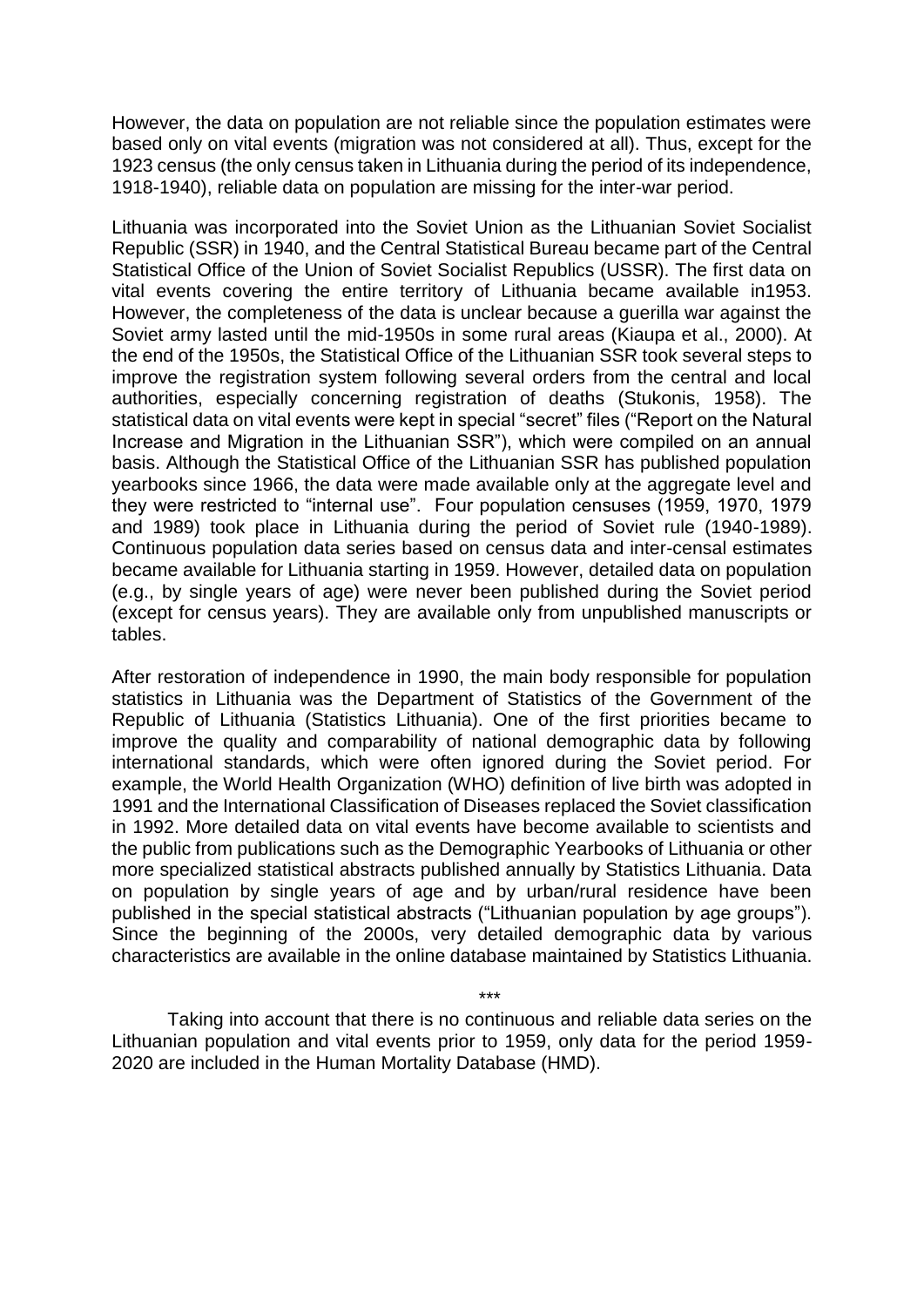#### *Source of data*

Data on deaths for the period of the Soviet rule (1959-1989) have been collected at the State Archive. Statistics Lithuania provided unpublished manuscripts with population estimates for the 1960s, 1970s and 1980s. Newly recalculated population estimates for the period from 1989 to 2001 have also been obtained from Statistics Lithuania (in computerized datafiles). Data from the 1970, 1979 and 1989 censuses come from the materials published by the Statistical Office of the Lithuanian SSR or the Central Statistical Office of the USSR. Relevant data on deaths and population for the 1990s come from the publications, unpublished manuscripts or computer files provided by Statistics Lithuania. Birth data have been published in the statistical abstracts of the "Natural increase and migration of the population of the Lithuanian SSR" and the Demographic Yearbooks of Lithuania for the most recent years. All the data used for the HMD were collected and prepared by V.Stankuniene and D.Jasilionis. Most of the data for the period 2001 onwards have been obtained via the online databases maintained by Statistics Lithuania (http://www.stat.gov.lt) and the Institute of Hygiene (http://www.hi.lt).

#### **TERRITORIAL COVERAGE**

There were no territorial changes in Lithuania during the period 1959-2020. Numerous such changes took place prior 1945, as discussed above (see 'General' section).

#### **DEATH COUNT DATA**

#### *Coverage and completeness*

Death registration has covered the entire territory of Lithuania since the end of the 1950s. The registration system improved by the late 1950s following special orders from the central and local Soviet statistical and health authorities (Stukonis, 1958).

In general, the vital registration system has been highly centralized in Lithuania. Since the beginning of the 1990s, several new laws and regulations have been passed regarding the registration of deaths, yet the main principles remain largely similar to those used during the period of Soviet rule.

The following procedure for the registration of deaths has been in force in Lithuania. First, a medical death certificate is issued by a medical or judicial institution. Afterwards the certificate must be forwarded (usually by relatives) to the local Civil Registry office. The latter institution issues a death certificate (on the basis of the medical death certificate) and enters the information into the Central Database of the Population Register of Lithuania. Every 24 hours, death record information (together with medical death certificate data on causes of death) is downloaded from this database by Statistics Lithuania via an on-line access method.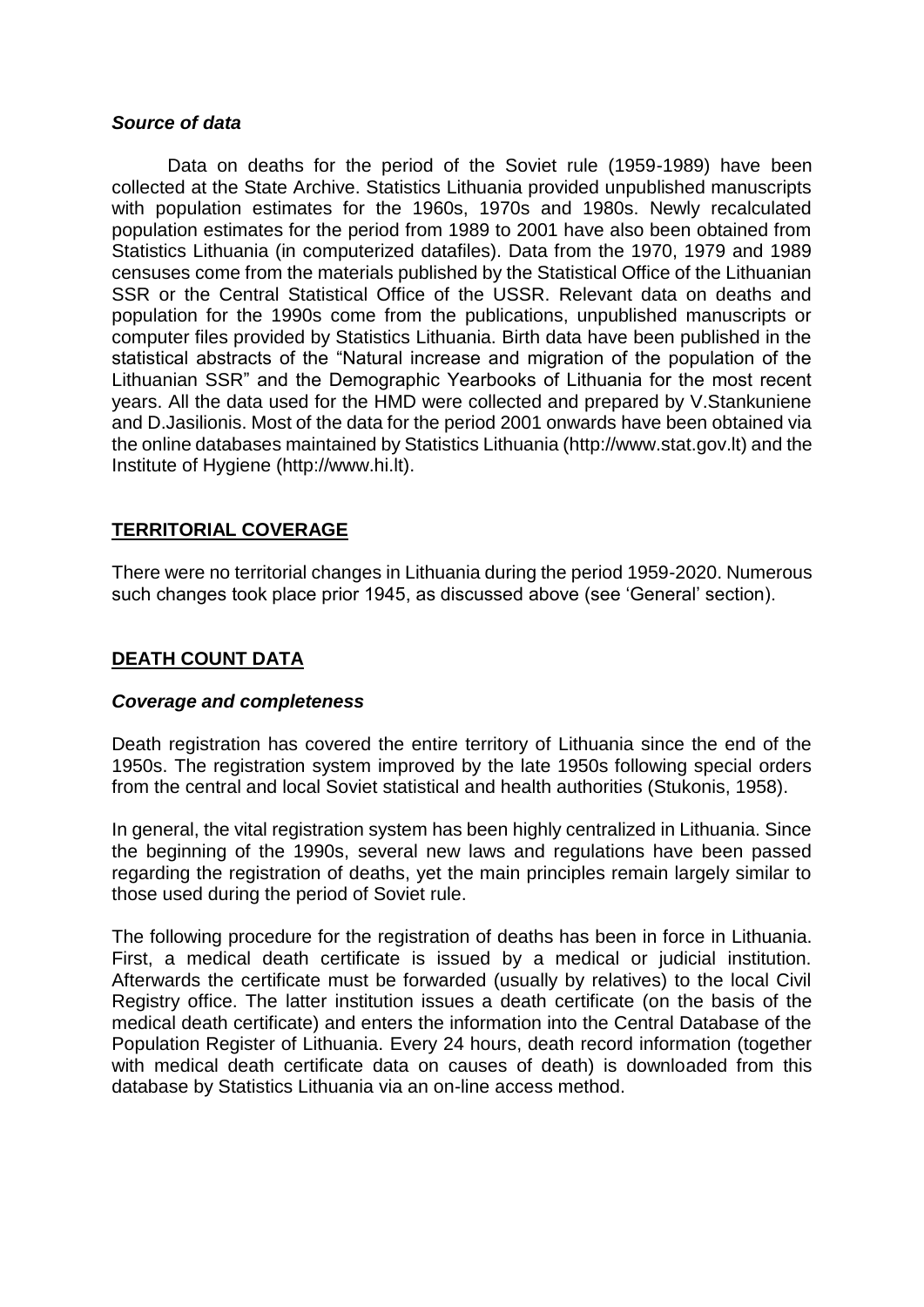#### *Specific details*

There are two major concerns related to the reliability of the Lithuanian death statistics during the period of Soviet rule. The first arises from the use of a more restrictive definition of infant death than in the international standard. Until the end of 1990, the definition of an infant death differed from the one recommanded by the WHO. Early neonatal deaths (i.e., those occurring within the first 7 days of life) were not registered if the birth weight was less than 1000 grams, the period of gestation was shorter than 28 weeks or the body length was shorter than 35 centimeters. Due to this restricted definition, a significant proportion of early neonatal (and total infant) deaths was underreported. Since 1991, the WHO definition of an infant death has been used to register infant deaths. According to some estimates, based on the experience of the three Baltic States (Lithuania, Latvia and Estonia), the shift in the registration procedures has resulted in a 23% increase, on average, in infant mortality statistics (Anderson & Silver, 1997).

A second concern is related to the quality of mortality statistics at older ages, especially before the end of the 1960s. Problems of age heaping in the former USSR have been documented and discussed for Russia and other countries of the former USSR (Anderson & Silver, 1997; Shkolnikov, Meslé & Vallin, 1997; see also Zakharov's notes in the HMD *Background and Documentation* files for Russia). To our knowledge, no scientific study has been conducted to check the quality of the Lithuanian old-age mortality data. Preliminary results indicate that there may be some age heaping at ages "60", "70", "80", "90" and "99" during the first half of the 1960s. For more details, see the section "Data quality issues" below.

#### **POPULATION COUNT DATA**

#### *Coverage and completeness*

Four population censuses (1959, 1970, 1979 and 1989) took place in Lithuania during the period of Soviet rule (1940-1989). Two censuses (2001 and 2011) have been conducted since the restoration of Lithuania's independence in 1990. Official population estimates as of January 1st, based on census data and vital statistics on deaths, births and migration have been produced by the Statistical Office of the Lithuanian SSR and the Central Statistical Office of the USSR for the periods 1960- 1969, 1971-1979, and 1980-1988. Newly recalculated inter-censal population estimates for the two inter-censal periods from 1989 to 2000 and from 2001 to 2011 have been provided as Excel files by Statistics Lithuania or downloaded from the online database maintained by the national statistics office.

The official January 1<sup>st</sup> estimates for the census years 1959 and 1970 are not available to us.

All the population data for the period 1970-2020 correspond to the "permanently resident" population.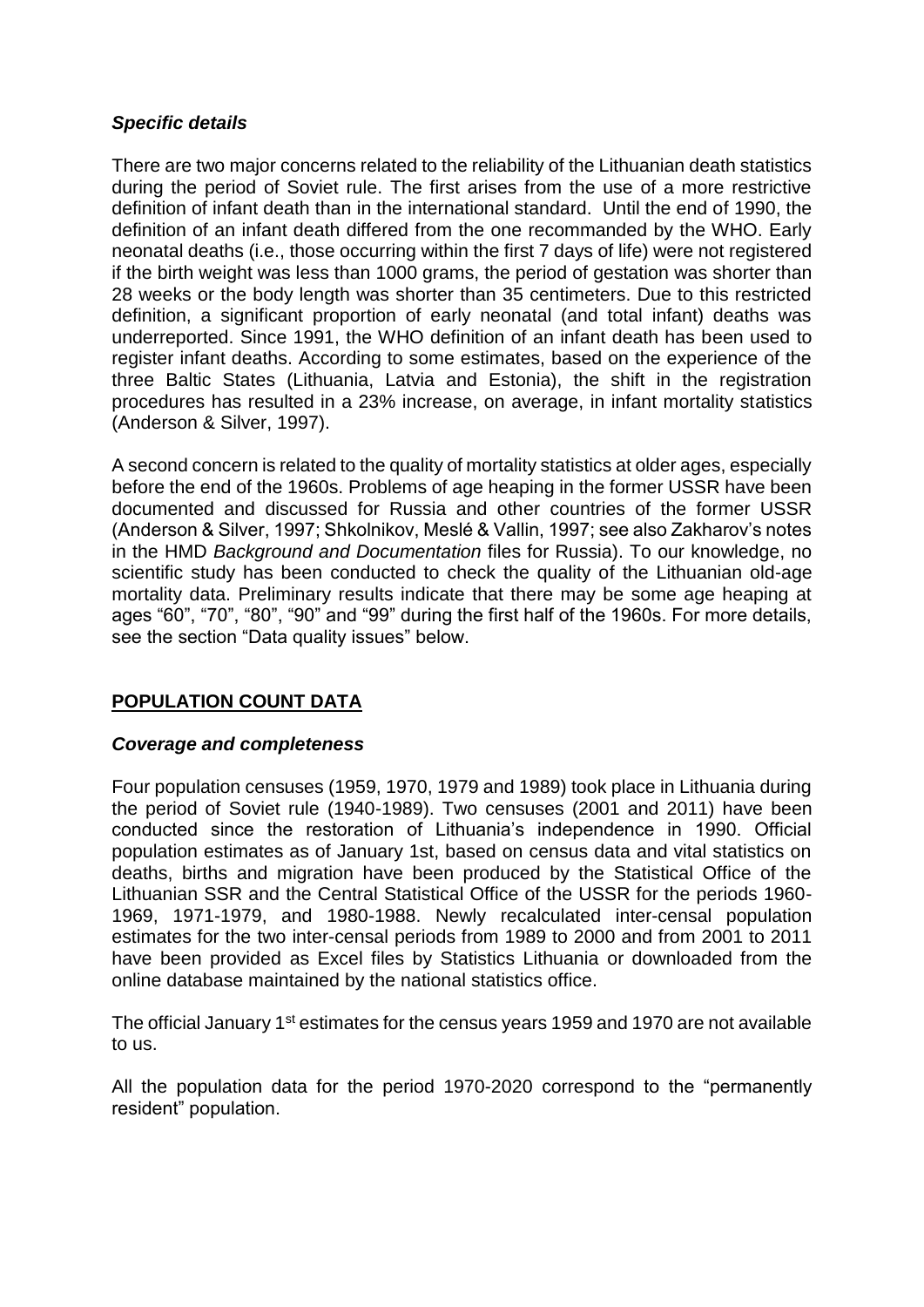#### *Specific details*

Population estimates for the 1960s are based on data from the census of 1959 and from the number of births, deaths, and migration for the years 1959-1969. Both the census and population estimates correspond to the "actually present population" ("Nalichnoe naselenye"). The estimates have never been published except by 5 year age groups for the period 1959-1965. However, the Statistical Office appears to have used smoothing procedures in order "to improve" data after the age of 20. Furthermore, similar adjustments have been carried out for the official population estimates of the 1970s and 1980s. Unfortunately, the procedures implemented by the Statistical Office of the Lithuanian SSR in performing such calculations (for more details see below the section on "Data quality issues") are not documented. Therefore, for further calculations of the mortality surface we decided not to use the official estimates for the period 1960-1988.

Thus, the official population estimates have been used for the period since 1989, while for earlier years (1960-1988) we calculated new inter-censal estimates following the HMD methodology (see the Methods Protocole).

New inter-censal population estimates for the periods 1989-2001 and 2001-2011 supersede previously published post-censal population estimates (1990-2001 and 2001-2011). The latter population estimates do not account for the unregistered emigration, which was substantial during the 1990s and 2000s. For example, earlier published post-censal estimate for the total population on January 1st, 2001 (based on the 1989 census) were about 6% higher than the new inter-censal estimates based on the 2001 census (3,692,645 vs. 3,486,998, respectively).

Official inter-censal population estimates for 2001-2011 are provided by single year of age up to age 84 only. Normally, the HMD uses the official population estimates for cohorts that are younger than age 90 at the end of the observation period. The HMD standard method for deriving population estimates for almost-extinct cohorts who are aged 90+ years at the end of the observation period is the survivor ratio method. Thus, we decided to apply this same method in Lithuania for all ages 85 and older in 2001- 2020.

Emigration statistics substantially improved in Lithuania following the administrative reform implemented in 2009-2010. This reform introduced additional taxes and fines to persons residing abroad and keeping their permanent residence status in Lithuania (e.g., not declaring emigration). Consequently, substantial improvement in reporting departures to the authorities have been observed (Jasilioniene, Stankuniene, Jasilionis, 2014).

The most recent population estimates from the Population Register also improved as the Population Register had also been harmonized with the 2011 census data. Additionally, Statistics Lithuania performs regular checks based on linkages between Population Register data and data from the other registers in order to identify residence status more precisely (e.g., to identify residence status of a baby born abroad but registered in Lithuania) (Jasilioniene, Stankuniene, Jasilionis, 2014).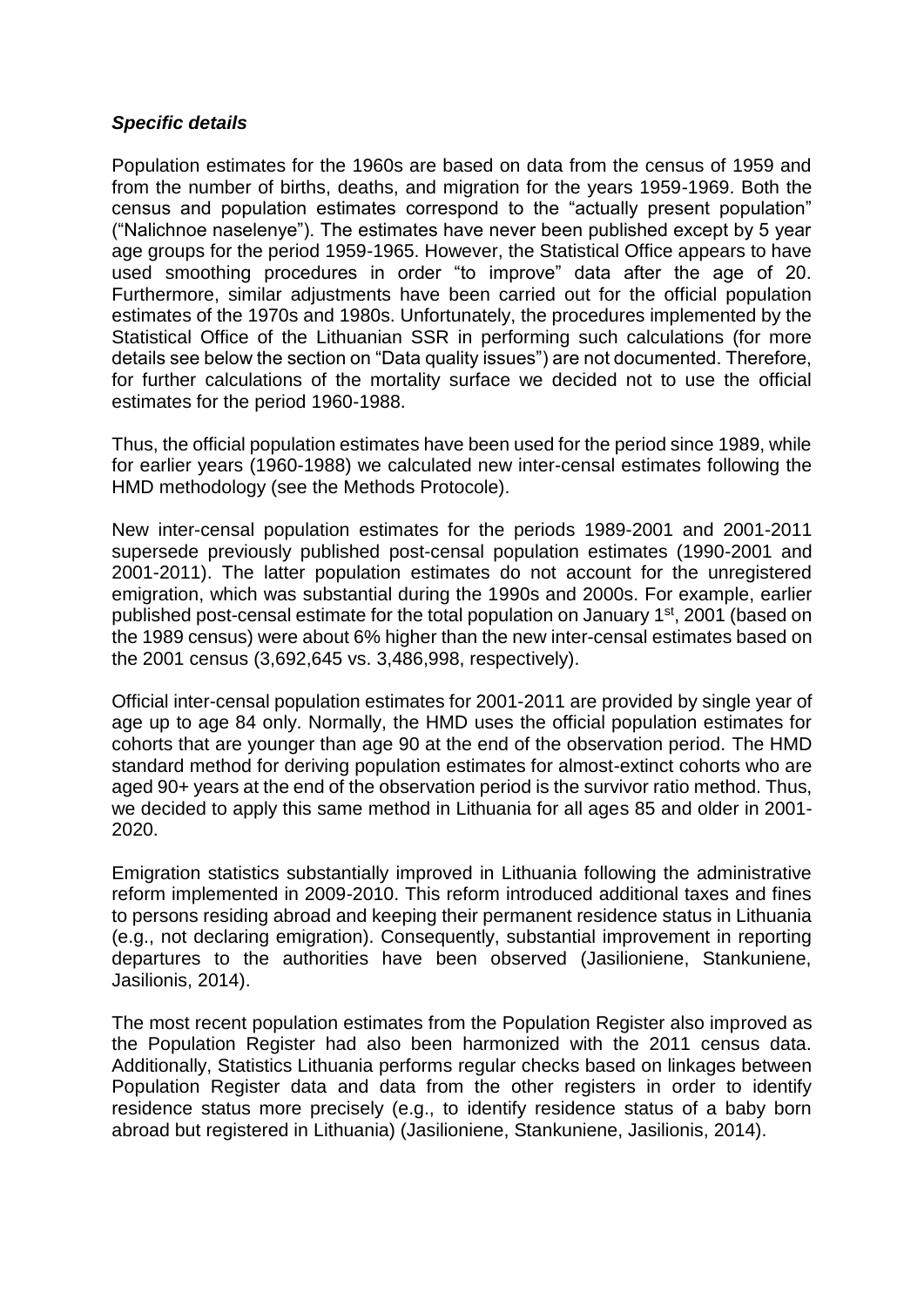#### **BIRTH COUNT DATA**

#### *Coverage and completeness*

The registration of births has also been highly centralized (as in the case of deaths). The following procedure has been in force in recent years. First, for each newborn a birth document is issued by a medical institution. Within three months this document must be forwarded to the local Civil Registry office, where the birth is registered and a birth certificate is issued for the child (Statistics Lithuania, 2000). Afterwards, copies of the documents are sent to the local branch of Statistics Lithuania. The latter institution sends copies of the documents to the central office of Statistics Lithuania in Vilnius, where this information is computerized and added to the special database (Statistics Lithuania, 2000).

#### *Specific details*

During the period 1940-1991, the Soviet definition of a live birth was in force in Lithuania. Live births were defined based on the following criteria: evidence of life (respiration after separation from mother's body); birth weight of at least 1000 grams; period of gestation of 28 weeks or longer; and body length of 35 centimeters or more. Infants who did not meet these criteria and died within the first week of life were not counted as live births or as infant deaths but as stillbirths. Only if these newborns survived more than seven days were they registered as live births. This definition differed from that of the WHO, thus leading to an underestimation of the number of births.

The WHO definition of a live birth has been used since 1991. A live birth is defined as any delivered child showing evidence of life (respiration and heartbeat) (Statistics Lithuania, 2000).

Previously published official data on live births for 2001-2011 also included births occurring abroad to women *de jure* residing in Lithuania. The 2011 census disclosed that a substantial number of these women officially registered as permanent residents of Lithuania and having their births abroad were not *de facto* permanent residents of Lithuania. Statistics Lithuania identified and corrected the residential status of these mothers using data from the Central Population Register (last address, registered movements) and other registers such as the Social Security Register (reception if social benefits), the Health Insurance Register (use of health care services), etc. (Jasilioniene, Stankuniene, Jasilionis, 2014). The recalculation of birth counts for 2001-2011 by Statistics Lithuaniia excluded births that occurred to women who had been residing abroad for more than twelve months. It should be noted that the difference in the total number of births before and after revision reaches almost 5,000 births (about 13% of the total number of live births) in 2010 and had a substantial impact on aggregated fertility indicators (Fig. 1). The revised series includes live births for women permanently (*de facto*) residing in Lithuania (live births occurring abroad are included only if the mother of a newborn is still considered as a permanent resident, i.e. has been living abroad for a less than twelve months).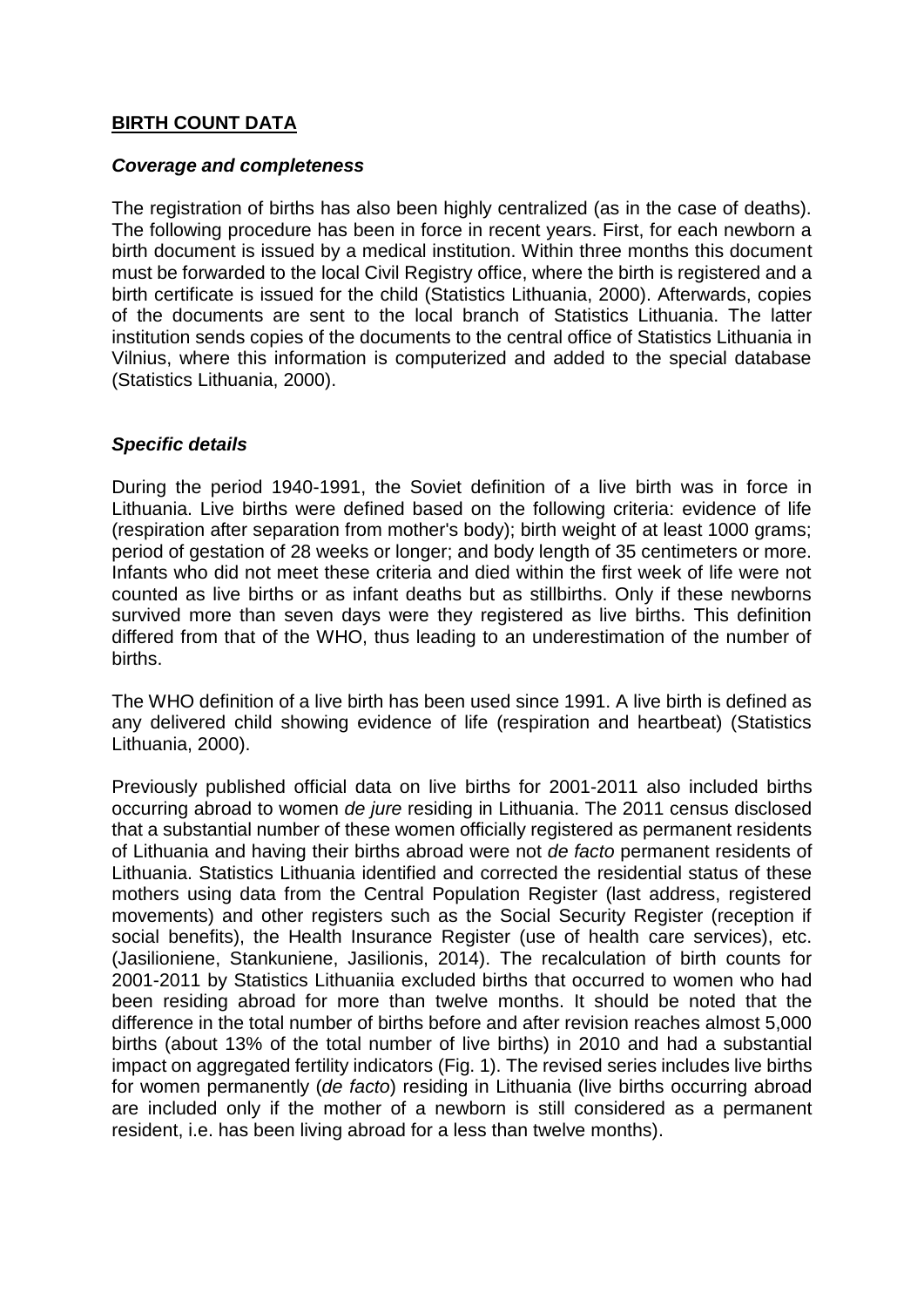

**Figure 1**: Comparison of unrevised and revised official counts of live births, 2001-2010

Source: Jasilioniene, Stankuniene, Jasilionis, 2014.

#### **DATA QUALITY ISSUES**

Lithuanian data on death and population counts cover the period 1959-2019. However, for the estimation of mortality surfaces in the HMD, the official population estimates were used only for the period 1989-2020.

#### *Problems with the 1959 population census and official population estimates for the 1960s, 1970s and 1980s*

A primary concern was with the 1959 population census data. Figure 2 shows that significant and inconsistent fluctuations in population numbers by age are much more pronounced in this census than in the 1970 census (as well as than in the subsequent censuses of 1979, 1989 and 2001). Thus, it can be argued that reliability of the registration of age is questionable in the case of the first post-war census of Lithuania.

Significant discrepancies have also been found between the 1959 and 1970 census data and official population estimates for the 1960s. It is clear whehter smoothing procedures have been applied after age 20 in order to produce population estimates (Appendix 2, Figure 3A). Therefore, new inter-censal population estimates for the period 1960-1969 were calculated using HMD methods (see Methods Protocol for details). However, even the new population estimates for the 1960s must be treated with caution due to possible data quality problems with the 1959 census.

Similar problems of apparent smoothing have been revealed in the process of checking consistency of the official population estimates for the 1970s and 1980s. Several peaks in population numbers, which are present in the censuses 1959, 1970, 1979 and 1989 are missing in the inter-censal estimates (Appendix 2, Figures 3B and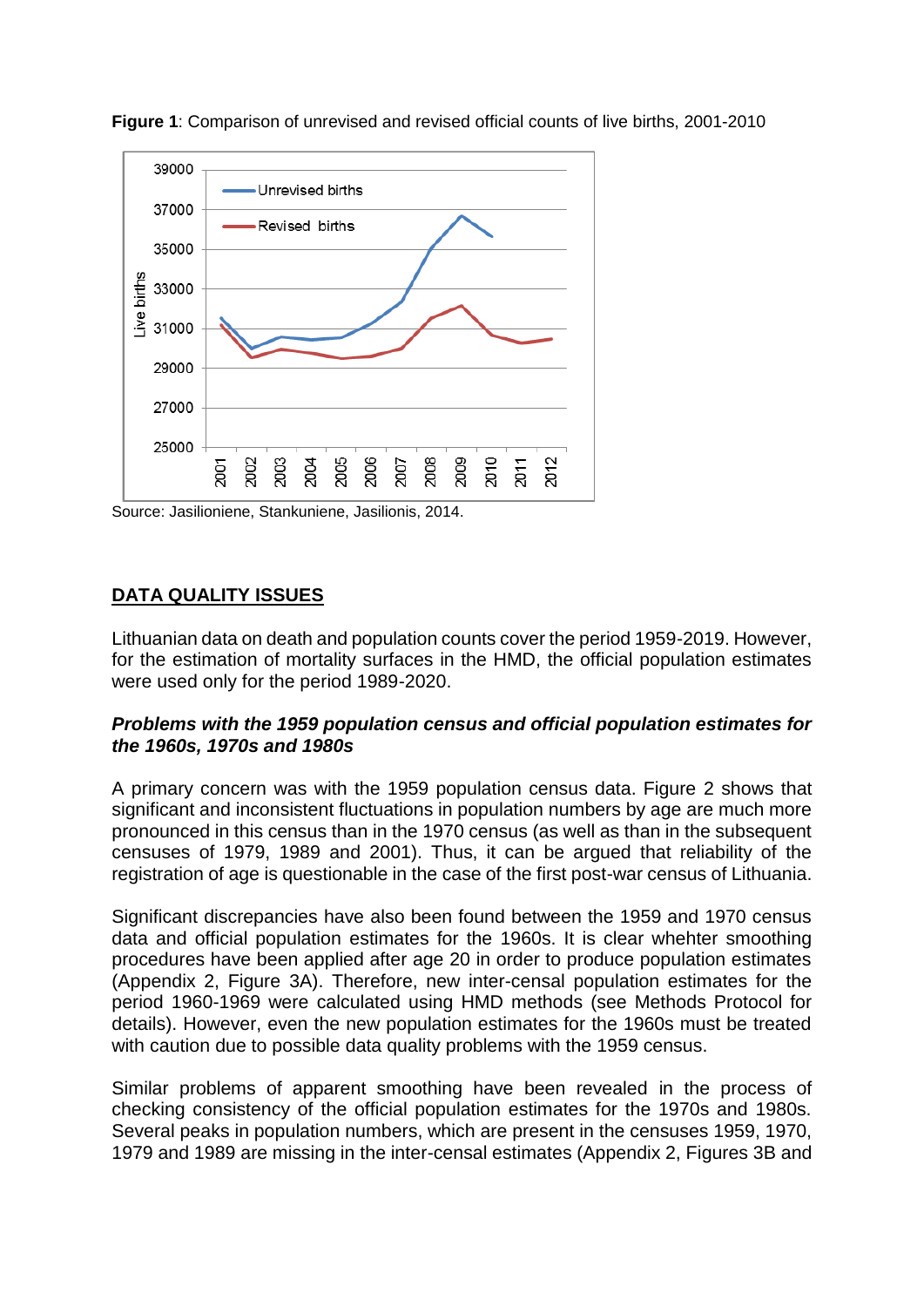3C). Thus, it was decided to also calculate new inter-censal estimates for the periods of 1971-1978 and 1980-1988.

**Figure 2.** Fluctuations in the numbers of the Lithuanian female population by age: differences between the 1959 census and the subsequent census of 1970.



Comment. Significant peaks in the number of females (for example, at ages 60 and 70) identified in the 1959 census data are missing at the corresponding ages (71 and 81) in the subsequent census of 1970.

#### *Age heaping in deaths*

Age heaping at older ages is often considered one of the most serious problems with mortality statistics in the former USSR (Anderson, Silver, 1997). For example, Zakharov has shown that age heaping is very pronounced at ages 70, 80 and 90 in the Russian data for the period prior to 1970 (see the HMD *Background and Documentation* file for Russia). Using the same procedures, a similar analysis was performed for Lithuania. The results suggest that there may be some age heaping prior to the mid-1960s. Figure 4 in Appendix 3 shows that mortality at ages 70, 80, and 90 seems to be higher than at most ages in between. However, due to the small number of deaths in Lithuania, it is difficult to distinguish age heaping problems from random fluctuations in age-specific mortality rates.

As in the case of Russia, a significant peak was found in the number of deaths at age 99 at the beginning of the 1960s and in 1979. At the same time, few, if any, deaths were registered at age 100+ (Table 1). In the mid-1990s, the situation was exactly the opposite: very few deaths were recorded at age 99, but considerably greater numbers were found for the surrounding ages (98 and 100+). It seems that in both cases these inconsistencies could be due to some particularities of the death registration procedures (several hypotheses on this issue are presented in the *Background and Documentation* file for Russia).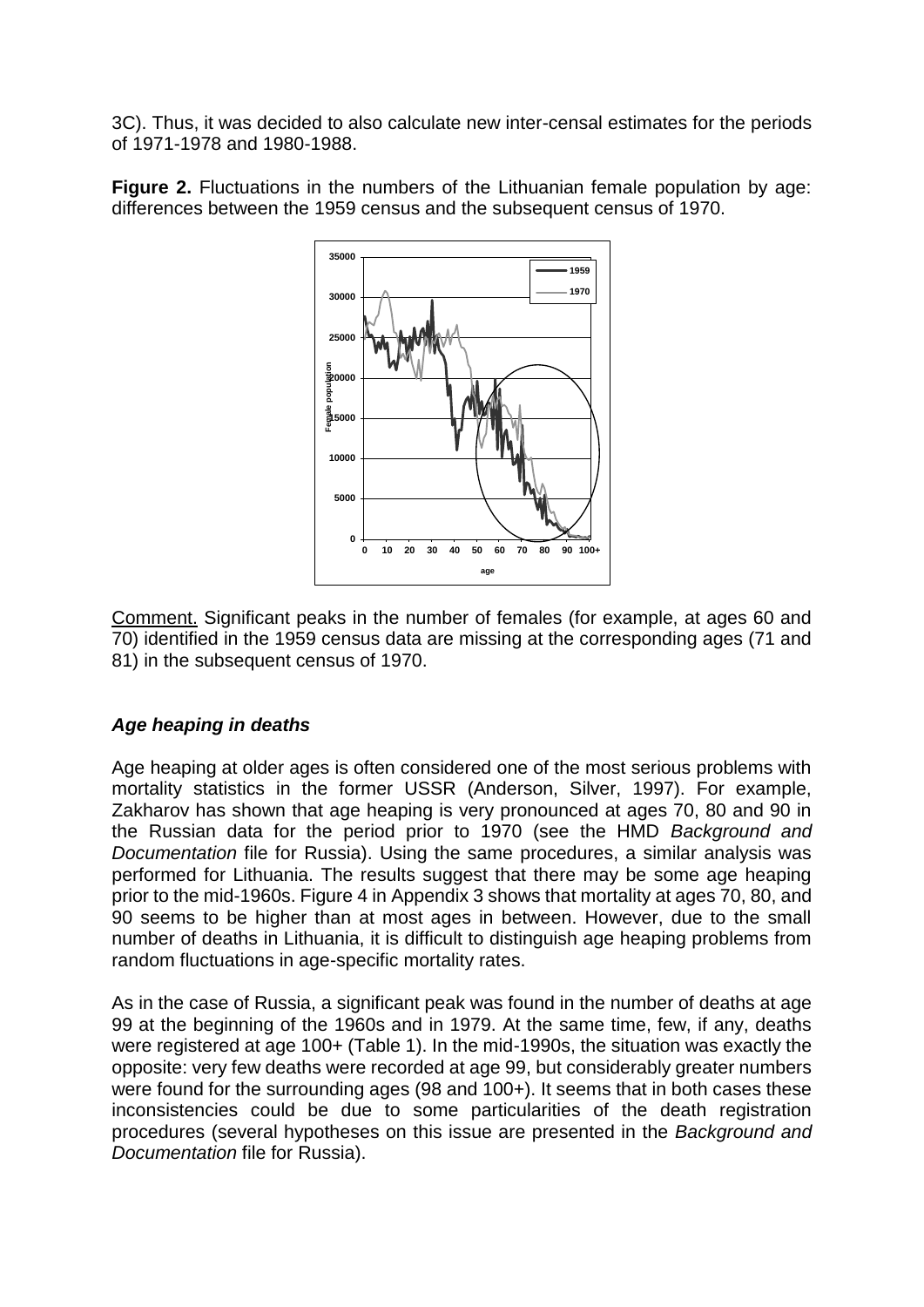These findings should be treated with caution as the number of death in the respective age groups are relatively small in Lithuania. However, to avoid possible errors we used 99+ as the open ended age interval in further analysis of the mortality surface.

| Age    | 1960 | 1961 | 1962 | 1965        | 1979 | 1993 | 1994 | 1995 | 1996 |
|--------|------|------|------|-------------|------|------|------|------|------|
| 98     | 38   | 35   | 60   | 38          | 76   | 110  | 121  | 97   | 91   |
| 99     | 115  | 137  | 163  | 111         | 175  | 15   | 16   | 11   | 10   |
| $100+$ | 3    | 0    | 0    | $\mathbf 0$ | 0    | 368  | 341  | 305  | 283  |

Table 1.Number of deaths at ages 98, 99 and 100+ . Lithuanian males and females, selected years.

#### *Sudden changes in distribution of monthly births*

There are some sudden fluctuations in the shares of monthly births during some years between 1986-1991. There are some dips in the share of births in December 1986- 1987 and November 1991 as well as peaks in the share of births in January 1989-91 and February 1988 (Figure 1).



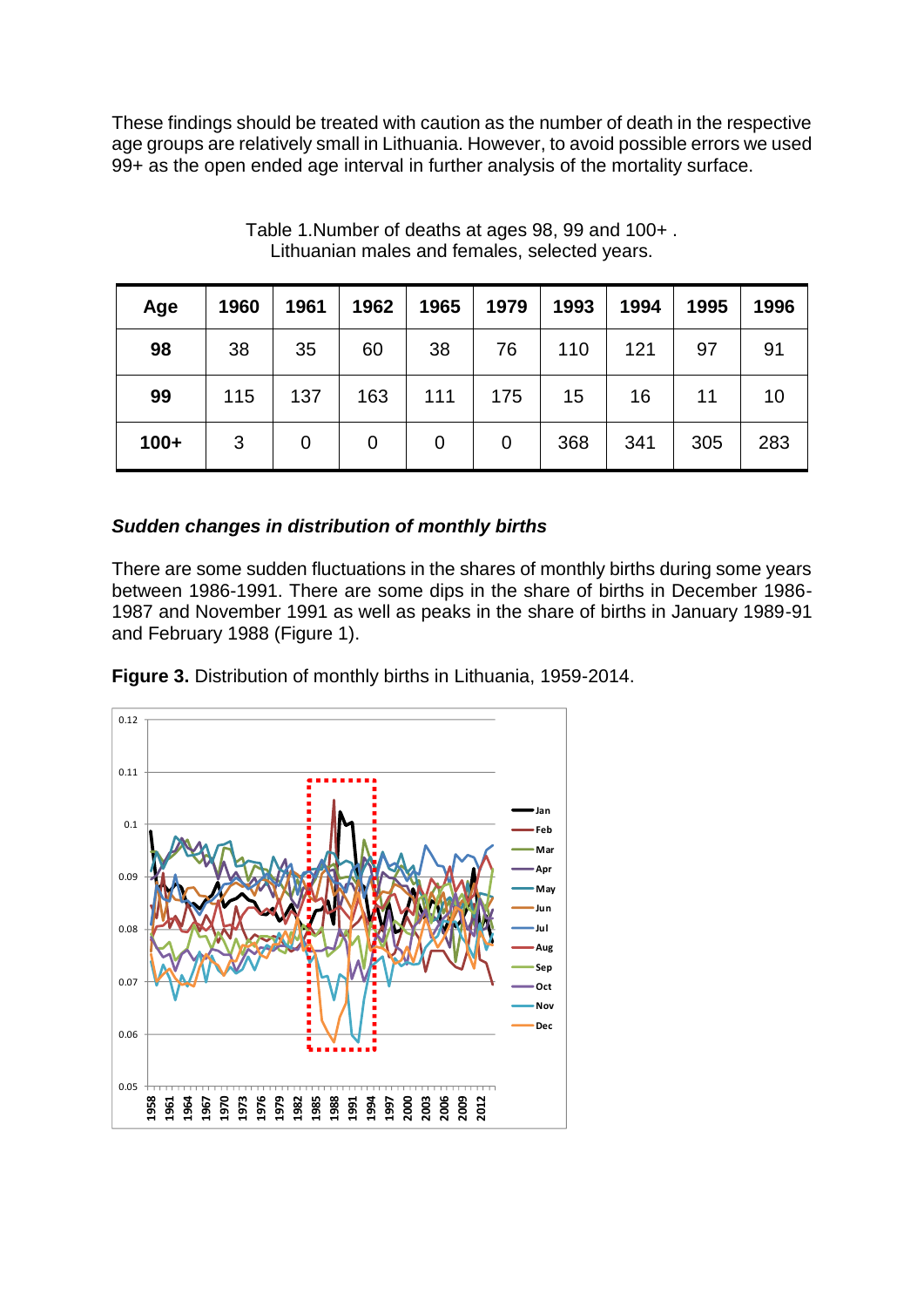#### **REVISION HISTORY**

#### *Changes with the September 2018 revision:*

• **Life tables:** All life tables have been recalculated using a modified methods protocol. The revised protocol (Version 6) includes two changes: 1) a more precise way to calculate a0, the mean age at death for children dying during the first year of life and 2) the use of birth-by-month data (where and when available) to more accurately estimate population exposures. These changes have been implemented simultaneously for ALL HMD series/countries. For more details about these changes, see the revised Methods Protocol (at http://www.mortality.org/Public/Docs/Methods Protocol.pdf), particularly section 7.1 on Period life tables and section 6 and Appendix E, on death rates. The life tables calculated under the prior methods (Version 5) remain available at v5.mortality.org but they have not been, and will not

be, updated.

#### **REFERENCES**

- Anderson, B.A., Silver, B.D. (1997). "Issues of Data Quality in Assessing Mortality Trends and Levels in the New Independent States." Pp.120-154 in: *Premature Death in the New Independent States*. Washington, DC, USA: National Academy Press.
- Central Statistical Bureau. (1926). *Lietuvos gyventojai. Pirmojo 1923 m. rugsejo 17d. Visuotino gyventoju surasymo duomenys* [Population of Lithuania. Data of the first population census of September 17, 1923]. Kaunas: Central Statistical Bureau. 312 pp. [in Lithuanian and French]
- Central Statistical Bureau. (1938). *Lietuvos statistikos metrastis 1937* [Yearbook of Lithuanian statistics for 1937]. Kaunas: Central Statistical Bureau. 45 pp. [in Lithuanian and French]
- Gaucas, P. (1978). "Gyventoju skaicius Lietuvoje 1923-1939 metais [Population of Lithuania, 1923-1939]." Pp. 61-70 in: *Works of universities of the Lithuanian SSR. Geography and Geology*, XIV. Vilnius: Mokslas. [in Lithuanian]
- Gozulov, A.I. (1972). "The state statistics in Russia during the age of capitalism." Pp.100-142 in: *Essays on the History of Statistics of the Motherland*. Moscow, Russia: Statistika. [in Russian]
- Isupov, A.A. (1994). Population Census. Pp.305-314 in: *Narodonaselenye*: Moscow, Russia: Bolshaya Rossiskaya Entsyklopedya [in Russian].
- Jasas, R., Truska, L. (1979). *The population census of the Grand Duchy of Lithuania in 1790.* Vilnius, Lithuania: Mokslas. 96 p. [in Lithuanian]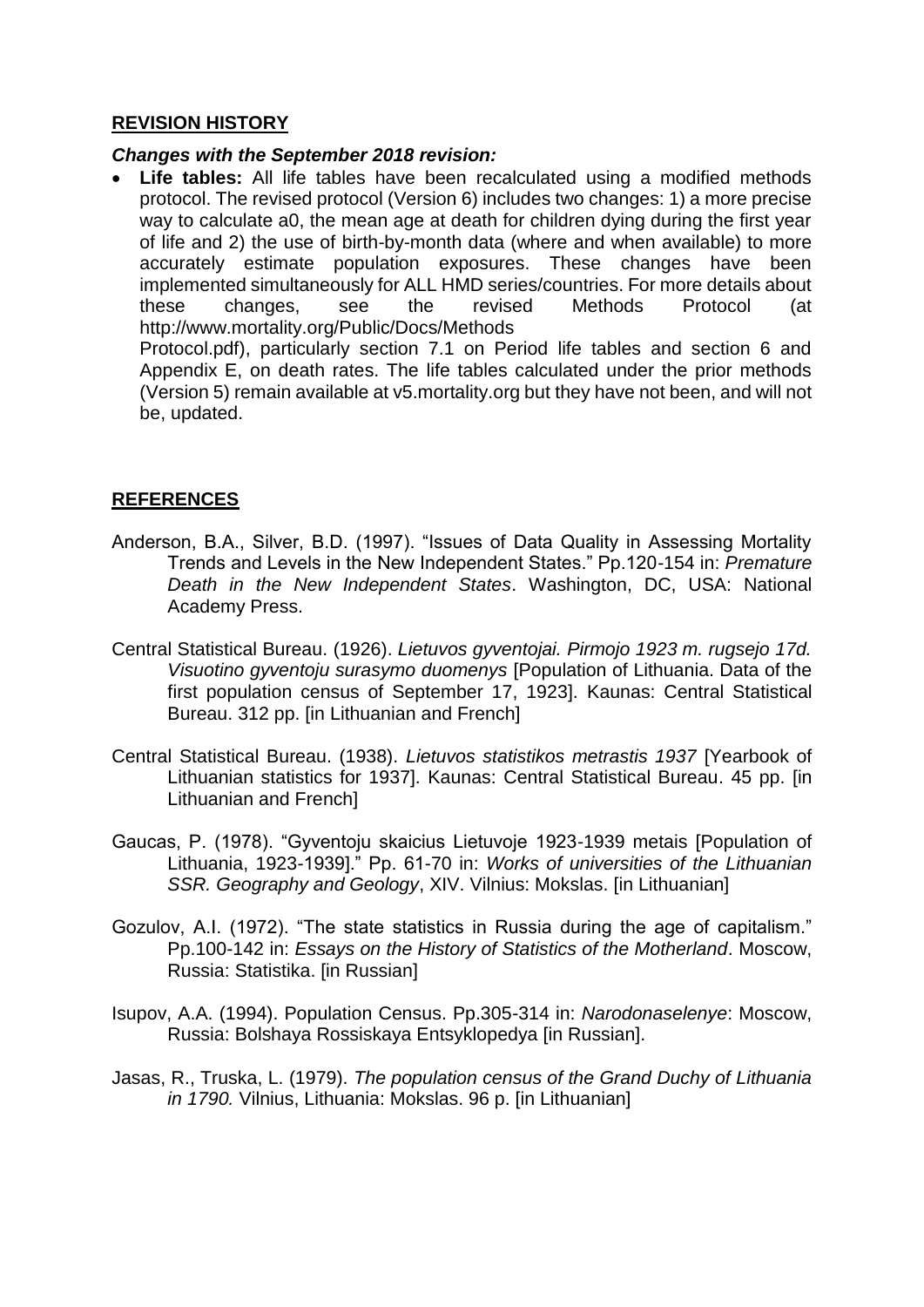- Jasilioniene, A., Stankuniene, V., Jasilionis, D. (2014). Human Fertility Database documentation: Lithuania. Retrieved 25 August 2015 [\(http://www.humanfertility.org\)](http://www.humanfertility.org/).
- Kiaupa, Z., Mäesalu, A., Pajur, A., Straube, G. (2000). *Baltijos saliu istorija* [History of the Baltic States]. Vilnius: Kronta, 239 pp. [in Lithuanian]
- Shkolnikov, V., Meslé, F., Vallin, J. (1997). "Recent trends in life expectancy and causes of death in Russia 1970-1993." Pp.34-65 in: *Premature Death in the New Independent States*. Washington, DC, USA: National Academy Press.
- Stankuniene, V. (1989). "Demographic processes in Lithuania." Pp.22-59 in: *Demographic development of Lithuania: retrospective, recent problems, comparative analysis*. Vilnius, Lithuania: Institute of Economics of the Academy of Sciences of Lithuania. [in Russian]
- Statistics Lithuania. (2000). *Demographic Yearbook 1999*. Vilnius, Lithuania: Statistics Lithuania, pp.144-145.
- Stukonis, M. (1958). *On the registration of causes of death in the Lithuanian SSR.* Vilnius, Lithuania: Scientific-methodical bureau of sanitary statistics of the Lithuanian SSR, 12p.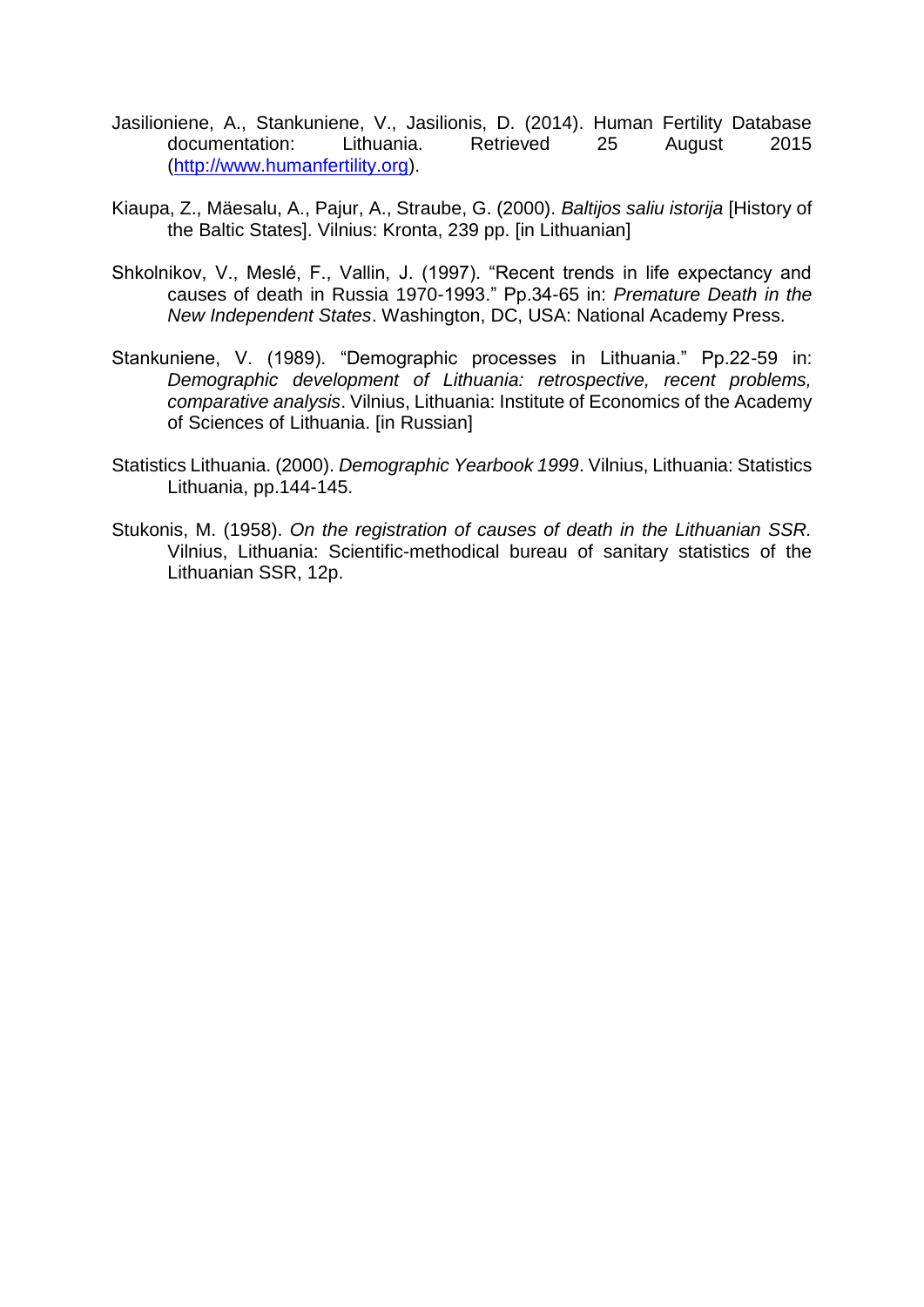# **APPENDIX 1:**

# **DESCRIPTION OF DATA USED FOR THE LEXIS DATABASE**

# **DEATHS**

| <b>Period</b> | <b>Type of Data</b>                                                                                   | Aqe<br>grouping                         | <b>Comments</b>                                                                                                               | <b>RefCode(s)</b>                   |
|---------------|-------------------------------------------------------------------------------------------------------|-----------------------------------------|-------------------------------------------------------------------------------------------------------------------------------|-------------------------------------|
| 1959-<br>2007 | Annual number of deaths<br>to de facto population by<br>sex and single year of<br>age(1x1 rectangle). | $0, 1, \ldots$<br>$99, 100+$<br>unknown | No adjustment has<br>been made for<br>age heaping or<br>underestimation of<br>infant deaths<br>during the period<br>1959-1990 | 4, 5, 18, 21,<br>26                 |
| 2008-2020     | Annual number of death<br>to de facto population by<br>sex and single year of<br>age(1x1 rectangle).  | $0, 1, \ldots$<br>$94, 95+$<br>unknown  |                                                                                                                               | 33, 34, 38,<br>42, 46, 50,<br>56,60 |

### **POPULATION**

| <b>Period</b> | <b>Type of Data</b>                                                                                                                   | Age<br>grouping                   | <b>Comments</b> | RefCode(s) |
|---------------|---------------------------------------------------------------------------------------------------------------------------------------|-----------------------------------|-----------------|------------|
| 1959          | Census counts of<br>population by sex and<br>single year of age as of<br>January 15. Actually<br>present (de facto)<br>population.    | 0, 1, ,<br>99, 100+,<br>unknown   |                 | 6          |
| 1970, 1979    | Census counts of<br>population by sex and<br>single year of age as of<br>January 15. Permanently<br>resident (de jure)<br>population. | 0, 1, ,<br>$99, 100 +$<br>unknown |                 | 9, 11      |
| 1989-2000     | Annual inter-censal<br>population estimates by<br>sex and single year of<br>age. Permanently resident<br>(de jure) population.        | 0, 1, ,<br>99, 100+               |                 | 14         |
| 2001-2011     | Annual inter-censal<br>population estimates by<br>sex and single year of<br>age. Permanently resident<br>de jure) population.         | 0, 1, ,<br>84, 85+                |                 | 39         |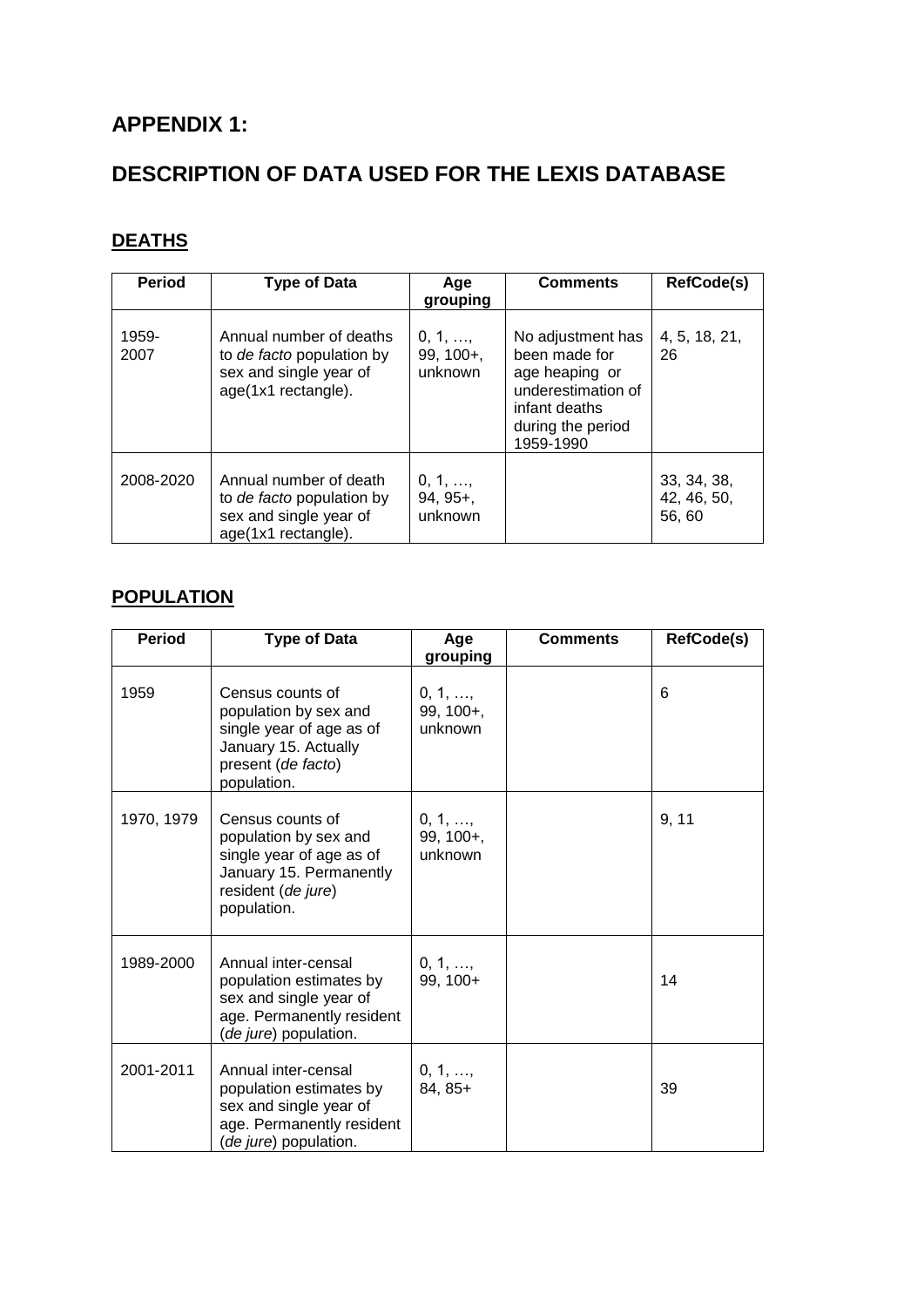# **POPULATION (CONTINUED)**

| <b>Period</b> | <b>Type of Data</b>                                                                                                                    | Age<br>grouping                     | <b>Comments</b> | <b>RefCode(s)</b>     |
|---------------|----------------------------------------------------------------------------------------------------------------------------------------|-------------------------------------|-----------------|-----------------------|
| 2012-2020     | Annual post-censal<br>population estimates by<br>sex and single year of<br>age. Permanently resident<br>( <i>de jure</i> ) population. | $0, 1, \ldots, 84,$<br>85+, unknown |                 | 40, 43, 47,<br>51, 55 |
| 2021          | Annual post-censal<br>population estimates by<br>sex and single year of<br>age. Permanently resident<br>(de jure) population.          | $0, 1, \ldots, 94,$<br>95+, unknown |                 | 61                    |

### **BIRTHS**

| <b>Period</b> | <b>Type of Data</b>                                                                                                                                                       | <b>Comments</b>                                                                                                                                                             | RefCode(s)     |
|---------------|---------------------------------------------------------------------------------------------------------------------------------------------------------------------------|-----------------------------------------------------------------------------------------------------------------------------------------------------------------------------|----------------|
| 1959-2000     | Annual counts of births by<br>sex. Actually present (de<br>facto) population.                                                                                             | No adjustment has been<br>made for underestimation<br>of live births during the<br>period 1959-1990                                                                         | 1, 2, 3        |
| 2001-2013     | Annual counts of births by<br>sex. Actually present (de<br>facto) population: births<br>abroad are included if a<br>mother is residing abroad for<br>less than 12 months. | Adjusted official data<br>excluding live births<br>occurring abroad to<br>mothers de jure residing<br>in Lithuania (de facto<br>residing abroad for more<br>than 12 months) | 41             |
| 2014-2020     | Annual counts of births by<br>sex. Actually present (de<br>facto) population: births<br>abroad are included if a<br>mother is residing abroad for<br>less than 12 months. |                                                                                                                                                                             | 45, 49, 53, 57 |

# **BIRTHS BY MONTH**

**Type of data:** Annual live birth counts by month.

**Period covered:** 1959-2020.

**RefCode(s):** 44, 48, 52, 54, 58.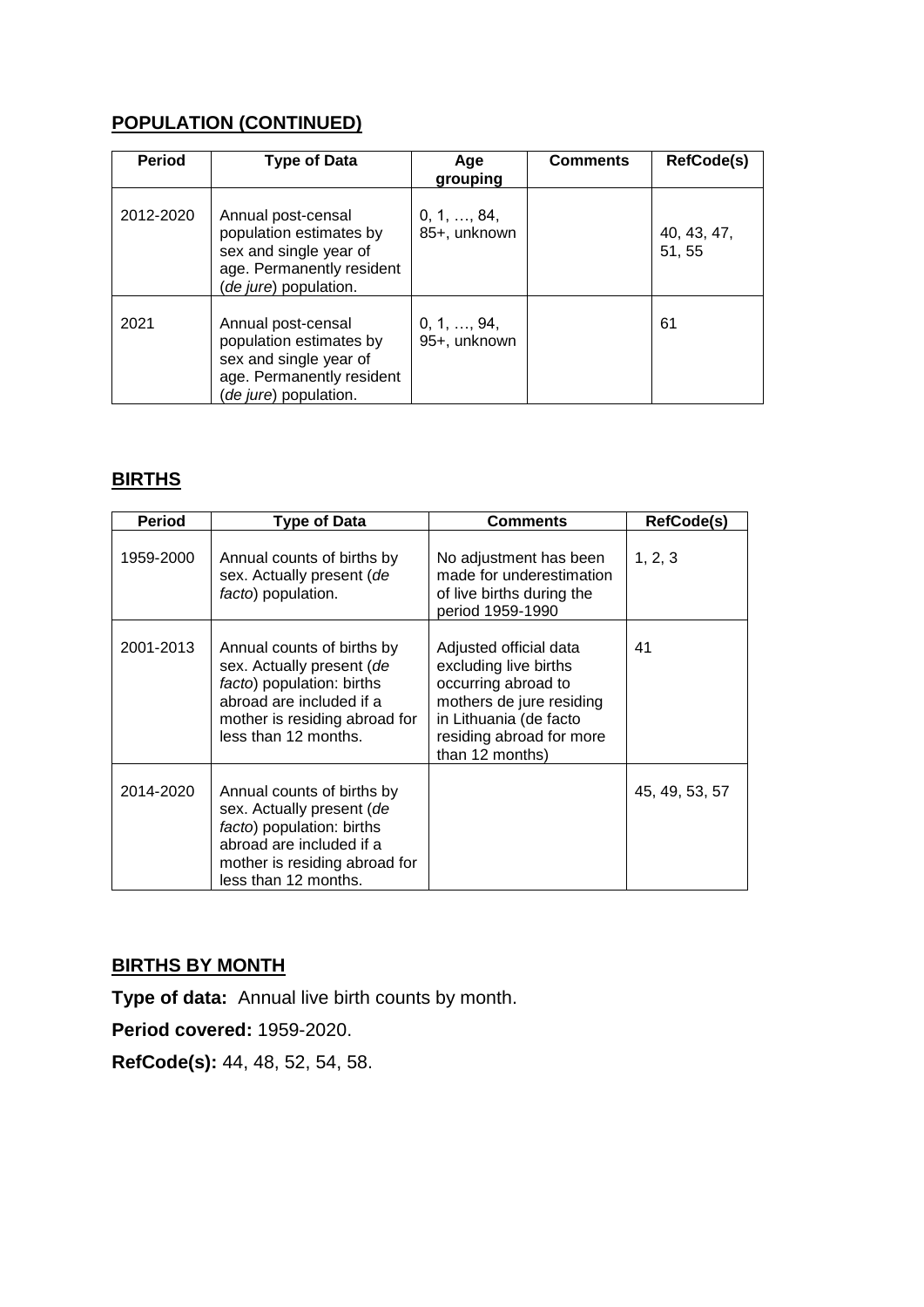# **APPENDIX 2:**



**Figure 3 (A,B,C).** Inconsistencies between population census data and official population estimates

Comment on Figure 2. Official inter-censal population estimates for the period 1960- 1969 appear to have been smoothed after age 30 as significant fluctuations in the number of females in the corresponding age intervals are found in the 1959 and 1970 censuses but not in the population estimates for 1962 and 1965 (see Figure 2A). Similarly, peaks due to a larger number of females in the 1901 birth cohort have been smoothed in the official inter-censal estimates for the 1970s and 1980s (Figures 2B and 2C).